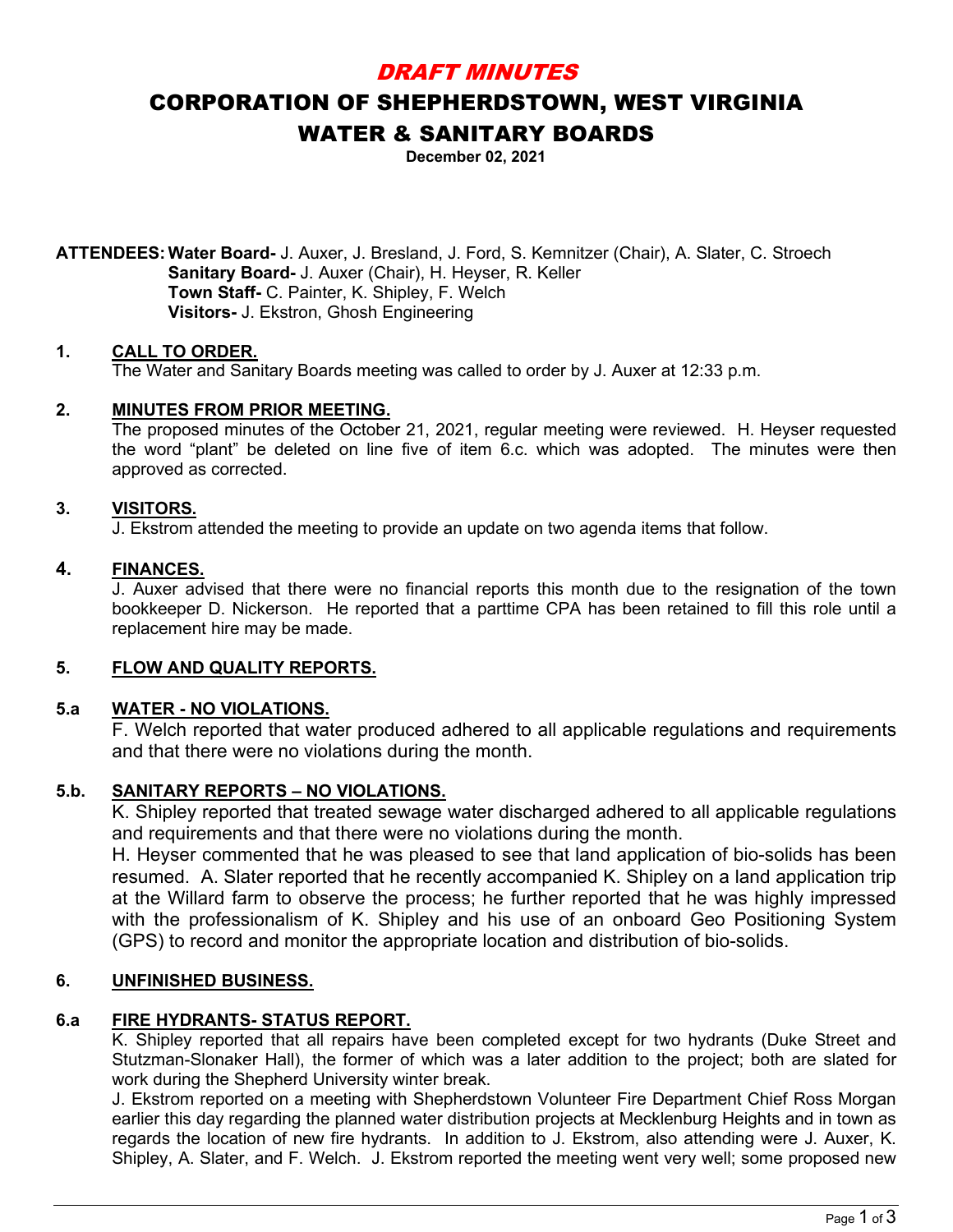fire hydrants were relocated, and three additional hydrants were added to the plans as a result of the collaborative session.

J. Bresland reported that C. Coe advised a new report on the status of all fire hydrants will be added to the monthly water board package.

C. Stroecht asked if we were at the point in this project where we could report to the residents that the fire hydrant repairs have been substantively completed? J. Auxer advised in the affirmative and requested that C. Stroecht prepare such an announcement for the weekly email blast to all residents. A. Slater agreed to send C. Stroecht the updated project spreadsheet to facilitate this message.

J. Auxer took this opportunity to ask for feedback on the recent transition to the new billing platform. Several members reported they had received complaints mainly regarding the new fees associated with bill payment. C. Painter provided statistics showing a decline in debit/credit card payments because of the new fees, and a corresponding uptick in check payments. J. Auxer reminded the boards that the fees had previously been paid by the Town. C. Painter advised that an elderly customer reported they preferred the post card bills. She also reported a problem with registering for electronic billing, but that has been resolved. A. Slater commented that change inevitably invites some unhappiness, but the new system transition was completed extremely well by town staff and offers many new benefits to our customers.

# **6.b SEWER USE ORDINANCE – REVISION AND COMMENTS.**

J. Auxer reported that no additional progress has been made on this effort. A meeting will be scheduled in the spring of 2022.

# **6.c WATER PLANT IMPROVEMENT PROJECT-UPDATE.**

J.Ekstrom reported that he was reviewing and commenting on 45 submittals from manufacturers regarding components and equipment to be installed in the plant as part of the project. When this process is completed, the equipment may then be ordered. He advised that he expects work to begin at the plant in March 2022, with the new water filters in service by August, and with full completion in October. J. Bresland commented on a conversation he had with C. Coe advising that many currently automated processes in the plant would need to be executed manually during construction resulting in additional work and scheduling.

## **6.d POSSIBLE WATER/SEWER SERVICE TO NEW SCHOOL COMPLEX ON RT. 230.**

J. Auxer reported that he and F. Welch had met recently with the Superintendent of the Jefferson County Schools to discuss the possibility of the town providing water and sewer service to the new school complex. They reported that the Superintendent would like the town to provide this service and is working to that end. J. Auxer and R. Keller discussed the many problems associated with package sewage plants which would be the school's only other option. F. Welch advised that he anticipated the schools would be making application soon.

### **6.e PURCHASE OF TRUCK AT WATER PLANT.**

F. Welch reported that three bids were received for the replacement truck with the low bidder, Kent Parsons, being awarded the bid at \$35,680. This report was for information only as the water board had previously authorized the purchase from the lowest of at least three bidders.

# **7. NEW BUSINESS.**

There was no new business to come before the boards.

### **8. MAYOR'S REPORT.**

J. Auxer asked if the boards are happy with meeting at the Community Club or would they like to move back to Town Hall? After discussion, the boards decided to continue to meet at the Community Club in January and decide month-to-month thereafter.

### **9. NEXT MEETING DATE.**

Tuesday, January 25 at 12:30PM, 2<sup>nd</sup> floor of the Community Club's War Memorial Building.